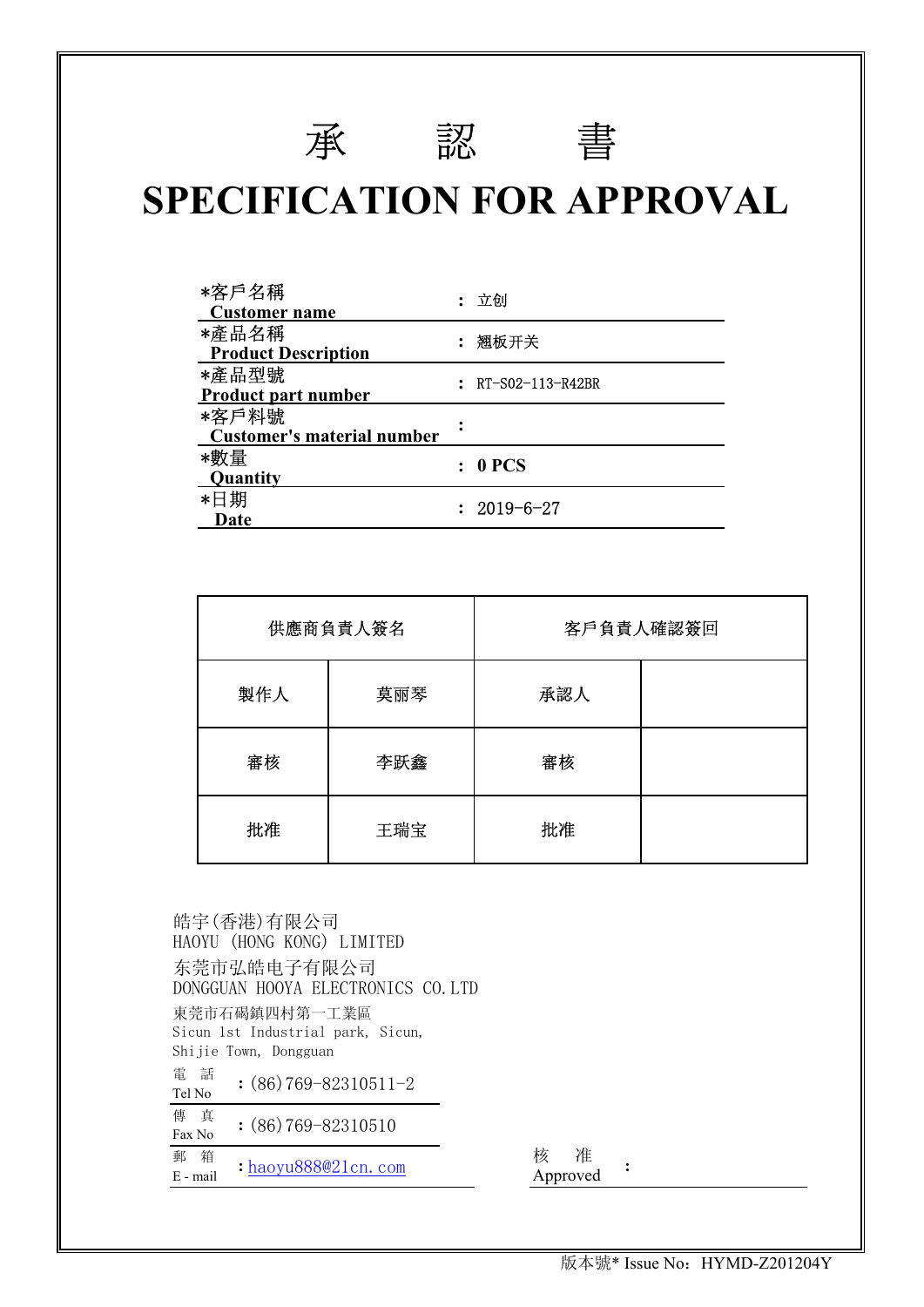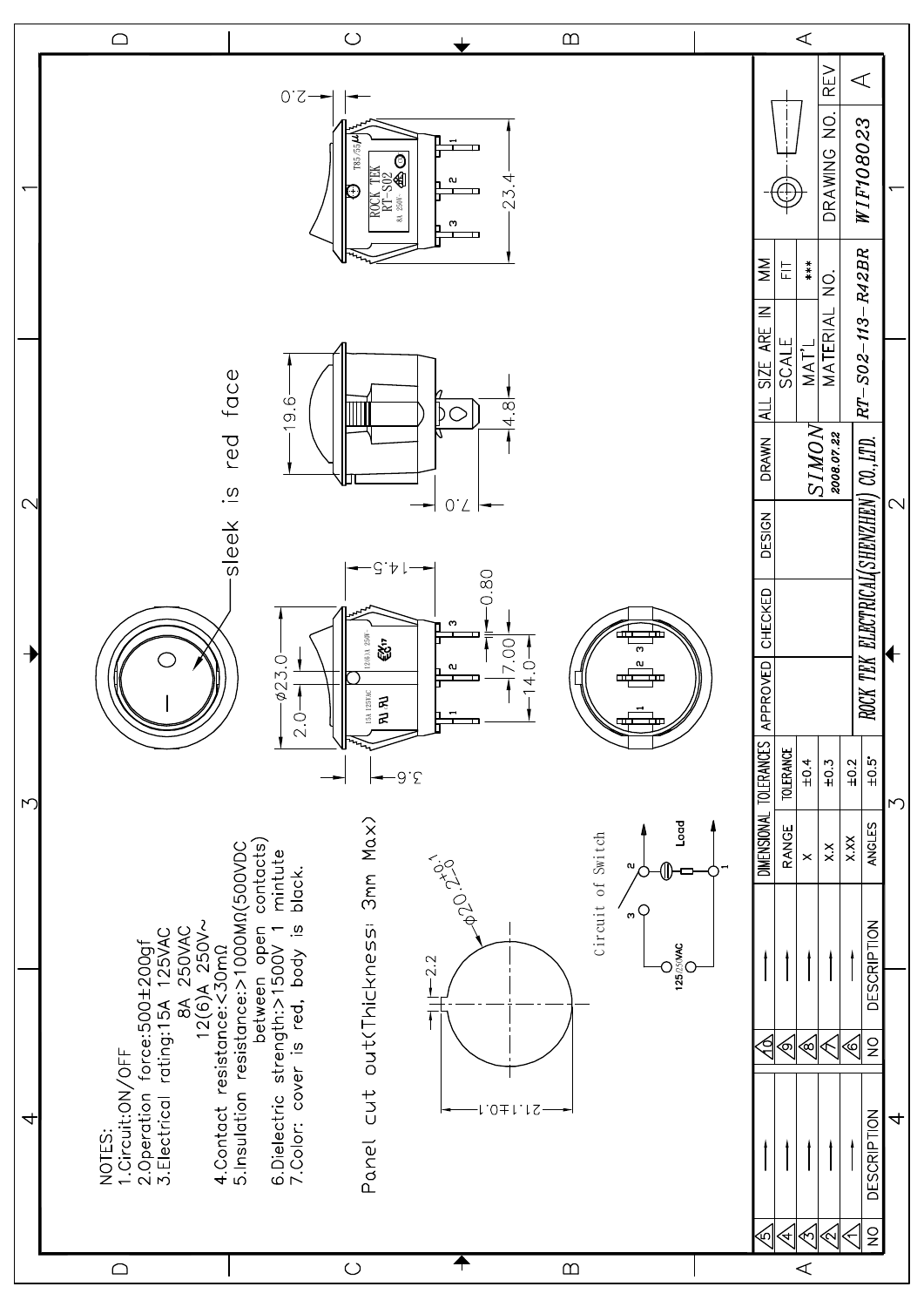## ROCK TEK ELECTRONICS(SHENZHEN)CO., LTD.

#### 隆電子(深圳)有限公 富力  $\mathbf{a}$

## **Specification Of RT-S02 Series Rocker Switch**

 $page:1/2$ 

## 1.Scope

This specification covers the RT-S02 series rocker switch.

## 2.Rating

15A 125VAC UL,CUL

8A 250VAC CQC

12(6)A 250VAC ENEC

## 3.Standard

UL61058-1

EN60158-1 2002.

GB15092

4.Dimensions

Dimensions of this switch are shown on the following drawing.

## 5.Electrical

5.1. Contact Resistance

The contact resistance should be  $30 \text{m} \Omega$  (Max).

5.2. Insulation resistance

It is measured with 500V DC 1 minute should be  $100M\Omega$  (Min).

5.3. Dielectric strength

(Between terminals of open contacts and terminals of opposite polarity) Dielectric strength should withstand without breakdown a potential of AC 1500V/minute.

(Between terminals and metal frame)

Dielectric strength should withstand without breakdown a potential of AC 1500V/minute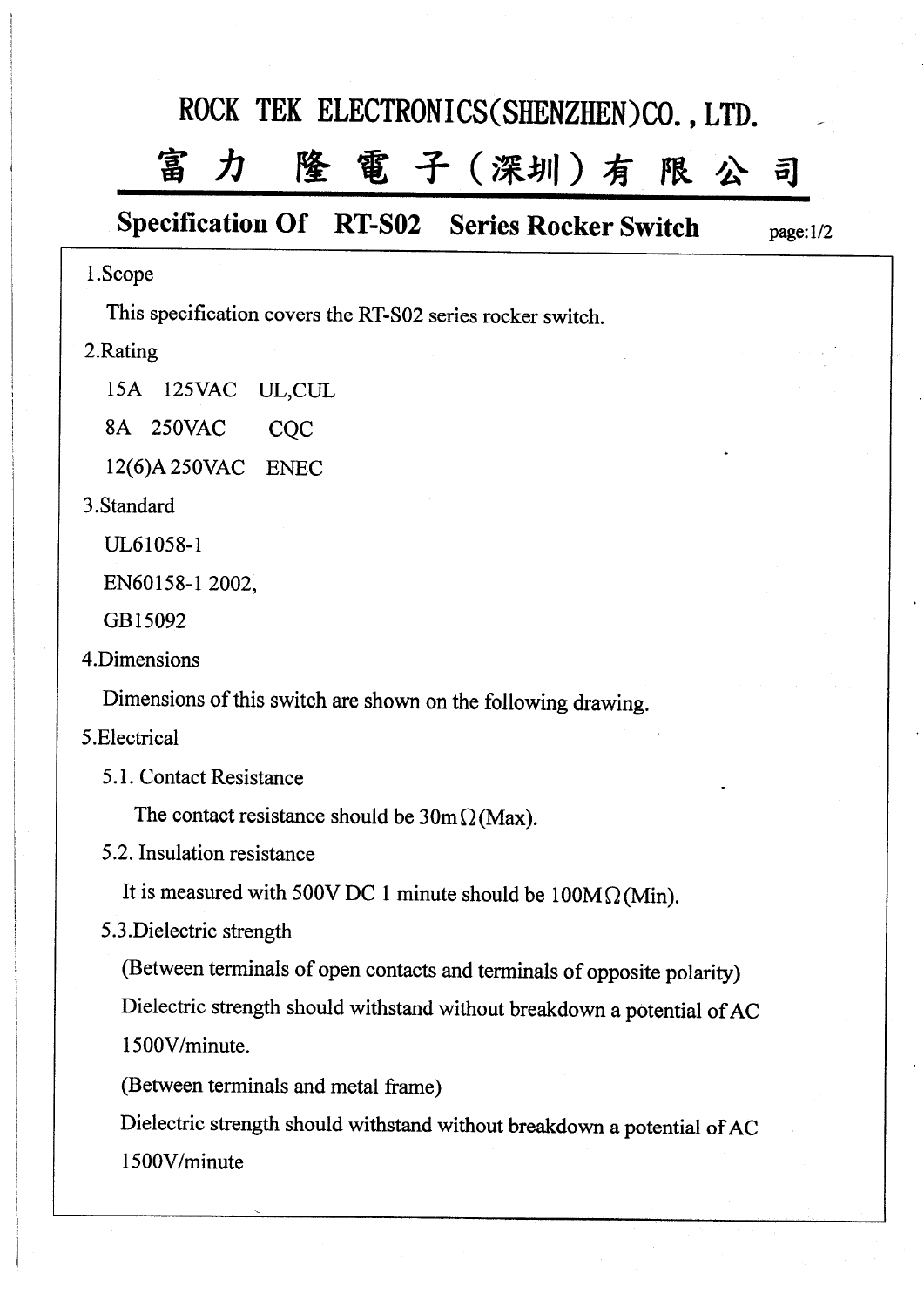# ROCK TEK ELECTRONICS(SHENZHEN)CO., LTD.

#### 降 電子(深圳)有限 冨  $\bm{\mathcal{H}}$ 희

#### **Specification Of RT-S02 Series Rocker Switch** page:2/2

## 6. Terminal Strength

Using a static force of 5kg in one direction on the tip terminal for 1 minute.

The terminal may be deformed, but should not sustain any trouble as deviation

And breaking of terminal and breaking of insulation.

7.Life test

All of the mechanical life are over 30,000 cycles.

All of the electrical life all over 10,000 cycles.

## 8. Soldering test

The terminals shall be well soldered of dipped place of immersed place in the solder. Dipped in molten solder of  $260^{\circ} \pm 5^{\circ}$  and the dwell time in solder is 3~5 seconds and More than 75% of the dipped shall be covered by solder.

## 9. Humidity test

The switch shall be stored at a temperature of  $40\pm2\degree$ C and a humidity of 90% to 95% for 96 hours. Then the switch shall be maintained at standard atmospheric condition for 1 hour after which measurement shall be made. The shall be no deformation or cracks in molded part.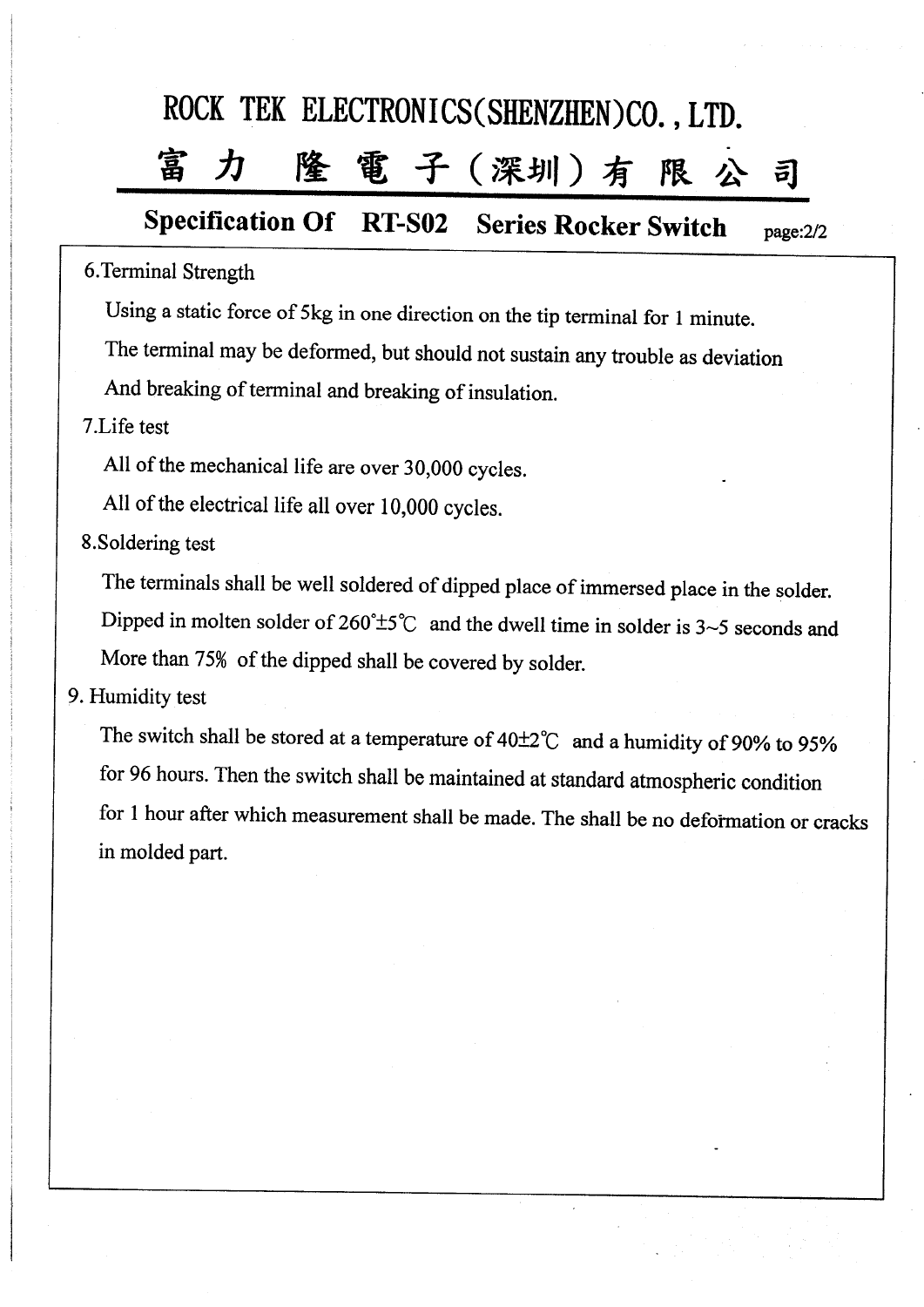

## **WOYR2.E300970 Switches, Appliance and Special Use - Component**

For enhanced search functionality, please visit UL's iQ<sup>™</sup> Family of Databases. Click on a product designation for complete information.

Page Bottom

## **Switches, Appliance and Special Use - Component**

See General Information for Switches, Appliance and Special Use - Component

#### **ROCK TEK ELECTRONICS INDUSTRY CORP E300970**

98 GUANGUANG RD BAO'AN DISTRICT, GUANLAN TOWN SHENZHEN, GUANGDONG 518110 CHINA

#### **Investigated to ANSI/UL 1054**

| Cat. No.       | Amps                            | <b>Volts</b> | Hz    | Load                     | Endur-<br>ance | <b>Temp</b><br>C | POL/<br><b>THR</b> | Per Pole/<br><b>Circuit Code</b> | <b>SPCOA</b>             |
|----------------|---------------------------------|--------------|-------|--------------------------|----------------|------------------|--------------------|----------------------------------|--------------------------|
| M1             | 7.5                             | 125          | 60    | GP                       | 6K             | 75               | 1/2                | $-/A$                            | ÷,                       |
|                | 5                               | 250          | 60    | GP                       | 6K             |                  |                    |                                  |                          |
|                | RT-M2,f/b 0, 1, 2, 3, 4, 5 or 6 |              |       |                          |                |                  |                    |                                  |                          |
|                | 5                               | 125          | 60    | GP                       | 6K             | 85               | 1/2                | -/A                              | $\blacksquare$           |
|                | 5                               | 250          | 60    | GP                       | 6K             |                  |                    |                                  |                          |
|                | 6                               | 30           | DC    | R                        | 6K             |                  |                    |                                  |                          |
| <b>RT-P02</b>  | $\overline{7}$                  | 14           | DC    | $\overline{\phantom{a}}$ | 6K             | 65               | 1/2                | $-/A$                            |                          |
| <b>RT-P03</b>  | 16                              | 125          | 60    | GP                       | 6K             | 85               | 1/1                | $-/A$                            | Note 2                   |
|                | 16                              | 250          | 60    | <b>GP</b>                | 6K             |                  |                    |                                  |                          |
|                | $\overline{\phantom{a}}$        | 125          | 60    | $3/4$ hp                 | 6K             |                  |                    |                                  |                          |
| <b>RT-P04</b>  | 16                              | 125          | 60    | GP                       | 6K             | 95               | 1/1                | $-/A$                            | $\blacksquare$           |
|                | ÷.                              | 125          | 60    | $1/2$ hp                 | 6K             |                  |                    |                                  |                          |
| <b>RT-P05</b>  | 14                              | 125          | 50/60 | GP                       | 6K             | 65               | $2/1$              | $-$ /B                           | Note 11A                 |
|                | 14                              | 250          | 50/60 | GP                       | 6K             |                  |                    |                                  |                          |
|                | $\overline{\phantom{a}}$        | 125          | 50/60 | $1/2$ hp                 | 6K             |                  |                    |                                  |                          |
|                | ÷.                              | 250          | 50/60 | 1hp                      | 6K             |                  |                    |                                  |                          |
| <b>RT-S01</b>  | 10                              | 125          | 60    | GP                       | 6K             | 85               | 1/1                | $-/A$                            | $\overline{a}$           |
|                | 6                               | 250          | 60    | GP                       | 6K             |                  |                    |                                  |                          |
| <b>RT-S01A</b> | 10                              | 125          | 60    | GP                       | 6K             | 85               | 1/1                | -/A                              | Note 2                   |
|                | 6                               | 250          | 60    | GP                       | 6K             |                  |                    |                                  |                          |
| <b>RT-S02</b>  | 15                              | 125          | 60    | GP                       | 6K             | 85               | 1/1                | $-/A$                            | $\Box$                   |
|                | 8                               | 250          | 60    | GP                       | 6K             |                  |                    |                                  |                          |
| <b>RT-S02A</b> | 15                              | 125          | 60    | GP                       | 6K             | 85               | 1/1                | $-/A$                            | Note 2                   |
|                | 8                               | 250          | 60    | GP                       | 6K             |                  |                    |                                  |                          |
| <b>RT-S03</b>  | 16                              | 125          | 60    | GP                       | 6K             | 105              | 2/1                | $-$ /B                           | $\overline{\phantom{a}}$ |
|                | 16                              | 250          | 60    | GP                       | 6K             |                  |                    |                                  |                          |
|                | $\overline{a}$                  | 125          | 60    | $1/3$ hp                 | 6K             |                  |                    |                                  |                          |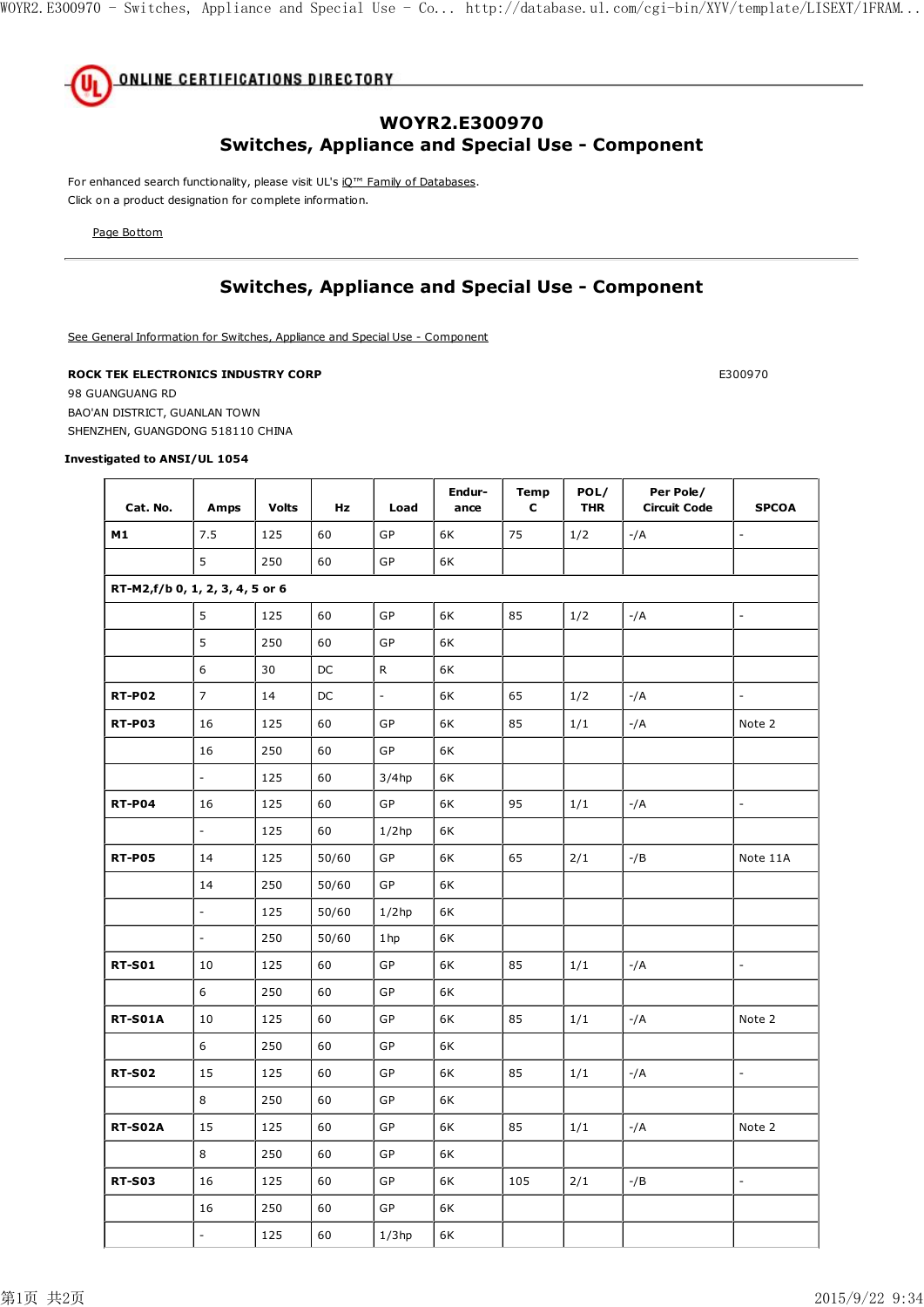| <b>RT-S03A</b> | 16                       | 125 | 60 | GP       | 6K | 105 | 2/1 | $-$ /B | Note 2                   |
|----------------|--------------------------|-----|----|----------|----|-----|-----|--------|--------------------------|
|                | 16                       | 250 | 60 | GP       | 6K |     |     |        |                          |
|                | $\overline{\phantom{a}}$ | 125 | 60 | $1/3$ hp | 6K |     |     |        |                          |
| <b>RT-S05</b>  | 15                       | 125 | 60 | GP       | 6K | 125 | 2/2 | $-$ /B | $\overline{\phantom{a}}$ |
|                | RT-S06 f/b A or Blank    |     |    |          |    |     |     |        |                          |
|                | 16                       | 125 | 60 | GP       | 6K | 85  | 1/1 | $-/A$  | Note 2                   |
|                | 10                       | 250 | 60 | GP       | 6K |     |     |        |                          |
|                | ۰                        | 125 | 60 | $3/4$ hp | 6K |     |     |        |                          |
|                | -                        | 250 | 60 | 1hp      | 6K |     |     |        |                          |

Note 11A - Switch may be marked with the voltage rating single or double underlined for tested using 240 V or 250 V to ground.

Note 2 - These are lighted switches employing a lamp. The usable lamp life has not been evaluated.

Marking: Company name, catalog, model or part number, electrical ratings and the Recognized Component Mark, on the product or on the smallest unit container in which the product is packaged.

Last Updated on 2013-08-26

**Questions?** Print this page Terms of Use Page Top  $\triangle$  2015 UL LLC

The appearance of a company's name or product in this database does not in itself assure that products so identified have been manufactured under UL's Follow-Up Service. Only those products bearing the UL Mark should be considered to be Certified and covered under UL's Follow-Up Service. Always look for the Mark on the product.

UL permits the reproduction of the material contained in the Online Certification Directory subject to the following conditions: 1. The Guide Information, Assemblies, Constructions, Designs, Systems, and/or Certifications (files) must be presented in their entirety and in a non-misleading manner, without any manipulation of the data (or drawings). 2. The statement "Reprinted from the Online Certifications Directory with permission from UL" must appear adjacent to the extracted material. In addition, the reprinted material must include a copyright notice in the following format: "© 2015 UL LLC".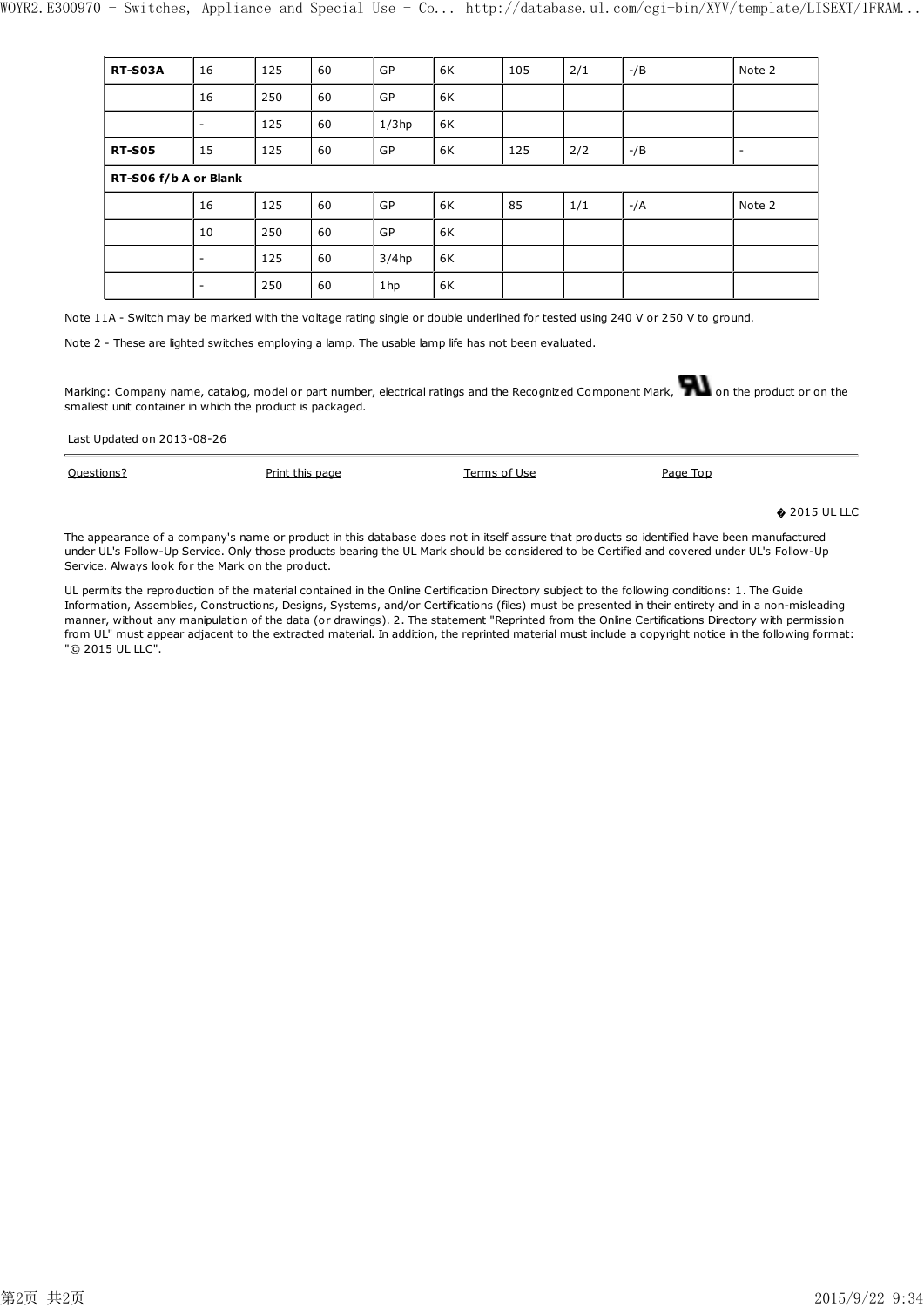

## **WOYR8.E300970**

## **Switches, Appliance and Special Use Certified for Canada - Component**

For enhanced search functionality, please visit UL's iQ<sup>™</sup> Family of Databases. Click on a product designation for complete information.

Page Bottom

## **Switches, Appliance and Special Use Certified for Canada - Component**

See General Information for Switches, Appliance and Special Use Certified for Canada - Component

#### **ROCK TEK ELECTRONICS INDUSTRY CORP E300970**

98 GUANGUANG RD BAO'AN DISTRICT, GUANLAN TOWN SHENZHEN, GUANGDONG 518110 CHINA

#### **Investigated to CSA-C22.2 No. 55**

| Cat. No.                        | Amps                     | <b>Volts</b> | <b>Hz</b> | Load           | Endur-<br>ance | <b>Temp</b><br>c | POL/<br><b>THR</b> | Per Pole/<br><b>Circuit Code</b> | <b>SPCOA</b>             |
|---------------------------------|--------------------------|--------------|-----------|----------------|----------------|------------------|--------------------|----------------------------------|--------------------------|
| M1                              | 7.5                      | 125          | 60        | GP             | 6K             | 75               | 1/2                | -/A                              | $\overline{\phantom{a}}$ |
|                                 | 5                        | 250          | 60        | GP             | 6K             |                  |                    |                                  |                          |
| RT-M2,f/b 0, 1, 2, 3, 4, 5 or 6 |                          |              |           |                |                |                  |                    |                                  |                          |
|                                 | 5                        | 125          | 60        | GP             | 6K             | 85               | 1/2                | $-/A$                            | $\Box$                   |
|                                 | 5                        | 250          | 60        | GP             | 6K             |                  |                    |                                  |                          |
|                                 | 6                        | 30           | DC        | R              | 6K             |                  |                    |                                  |                          |
| <b>RT-P02</b>                   | $\overline{7}$           | 14           | DC        | $\overline{a}$ | 6K             | 65               | 1/2                | $-/A$                            | $\overline{a}$           |
| <b>RT-P03</b>                   | 16                       | 125          | 60        | GP             | 6K             | 85               | 1/1                | -/A                              | Note 2                   |
|                                 | 16                       | 250          | 60        | GP             | 6K             |                  |                    |                                  |                          |
|                                 | $\overline{\phantom{a}}$ | 125          | 60        | $3/4$ hp       | 6K             |                  |                    |                                  |                          |
| <b>RT-P04</b>                   | 16                       | 125          | 60        | GP             | 6K             | 95               | 1/1                | -/A                              | $\overline{\phantom{a}}$ |
|                                 | $\overline{\phantom{a}}$ | 125          | 60        | $1/2$ hp       | 6K             |                  |                    |                                  |                          |
| <b>RT-P05</b>                   | 14                       | 125          | 50/60     | GP             | 6K             | 65               | 2/1                | $-$ /B                           | Note 11A                 |
|                                 | 14                       | 250          | 50/60     | GP             | 6K             |                  |                    |                                  |                          |
|                                 | $\overline{\phantom{a}}$ | 125          | 50/60     | $1/2$ hp       | 6K             |                  |                    |                                  |                          |
|                                 | $\overline{\phantom{a}}$ | 250          | 50/60     | 1hp            | 6K             |                  |                    |                                  |                          |
| <b>RT-S01</b>                   | 10                       | 125          | 60        | GP             | 6K             | 85               | 1/1                | $-/A$                            | $\overline{a}$           |
|                                 | 6                        | 250          | 60        | GP             | 6K             |                  |                    |                                  |                          |
| <b>RT-S01A</b>                  | 10                       | 125          | 60        | GP             | 6K             | 85               | 1/1                | -/A                              | Note 2                   |
|                                 | 6                        | 250          | 60        | GP             | 6K             |                  |                    |                                  |                          |
| <b>RT-S02</b>                   | 15                       | 125          | 60        | GP             | 6K             | 85               | 1/1                | $-/A$                            | $\overline{a}$           |
|                                 | 8                        | 250          | 60        | GP             | 6K             |                  |                    |                                  |                          |
| <b>RT-S02A</b>                  | 15                       | 125          | 60        | GP             | 6K             | 85               | 1/1                | $-/A$                            | Note 2                   |
|                                 | 8                        | 250          | 60        | GP             | 6K             |                  |                    |                                  |                          |
| <b>RT-S03</b>                   | 16                       | 125          | 60        | GP             | 6K             | 105              | 2/1                | $-$ /B                           | $\overline{a}$           |
|                                 | 16                       | 250          | 60        | GP             | 6K             |                  |                    |                                  |                          |
|                                 | $\overline{a}$           | 125          | 60        | $1/3$ hp       | 6K             |                  |                    |                                  |                          |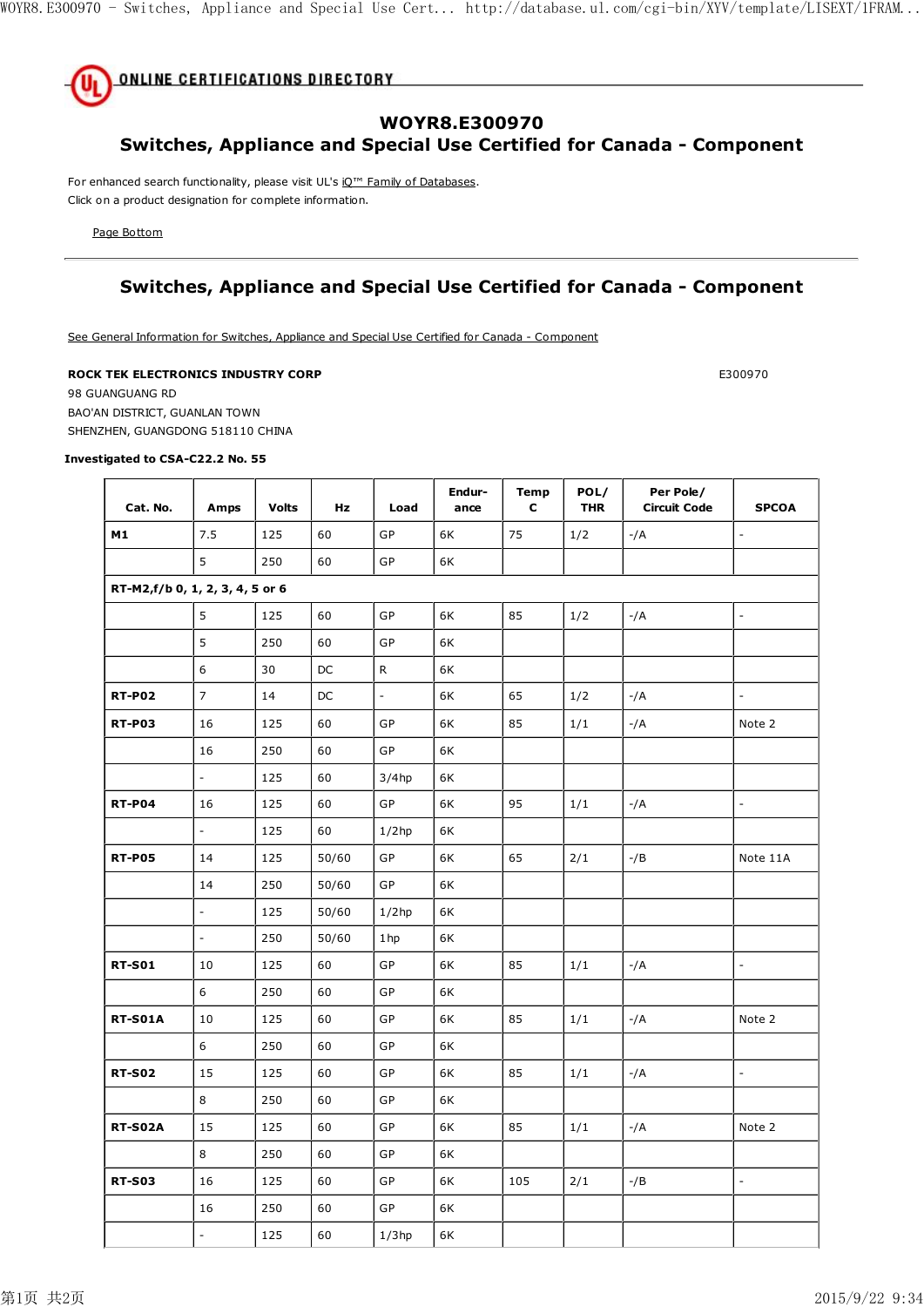| <b>RT-S03A</b> | 16                    | 125 | 60 | GP       | 6K | 105 | 2/1 | $-$ /B | Note 2                   |
|----------------|-----------------------|-----|----|----------|----|-----|-----|--------|--------------------------|
|                | 16                    | 250 | 60 | GP       | 6K |     |     |        |                          |
|                | ۰                     | 125 | 60 | $1/3$ hp | 6K |     |     |        |                          |
| <b>RT-S05</b>  | 15                    | 125 | 60 | GP       | 6K | 125 | 2/2 | -/B    | $\overline{\phantom{a}}$ |
|                | RT-S06 f/b A or Blank |     |    |          |    |     |     |        |                          |
|                | 16                    | 125 | 60 | GP       | 6K | 85  | 1/1 | $-/A$  | Note 2                   |
|                | 10                    | 250 | 60 | GP       | 6K |     |     |        |                          |
|                | -                     | 125 | 60 | $3/4$ hp | 6K |     |     |        |                          |
|                | ٠                     | 250 | 60 | 1hp      | 6K |     |     |        |                          |

Note 11A - Switch may be marked with the voltage rating single or double underlined for tested using 240 V or 250 V to ground.

Note 2 - These are lighted switches employing a lamp. The usable lamp life has not been evaluated.

Last Updated on 2013-08-26

Marking: Company name, catalog, model or part number, electrical ratings and the Recognized Component Mark for Canada,  $\mathbf C$ product or on the smallest unit container in which the product is packaged.

| the contract of the contract of the contract of the contract of the contract of |                 |              |          |                       |
|---------------------------------------------------------------------------------|-----------------|--------------|----------|-----------------------|
| Questions?                                                                      | Print this page | Terms of Use | Page Top |                       |
|                                                                                 |                 |              |          | $\bullet$ 2015 UL LLC |

The appearance of a company's name or product in this database does not in itself assure that products so identified have been manufactured under UL's Follow-Up Service. Only those products bearing the UL Mark should be considered to be Certified and covered under UL's Follow-Up Service. Always look for the Mark on the product.

UL permits the reproduction of the material contained in the Online Certification Directory subject to the following conditions: 1. The Guide Information, Assemblies, Constructions, Designs, Systems, and/or Certifications (files) must be presented in their entirety and in a non-misleading manner, without any manipulation of the data (or drawings). 2. The statement "Reprinted from the Online Certifications Directory with permission from UL" must appear adjacent to the extracted material. In addition, the reprinted material must include a copyright notice in the following format: "© 2015 UL LLC".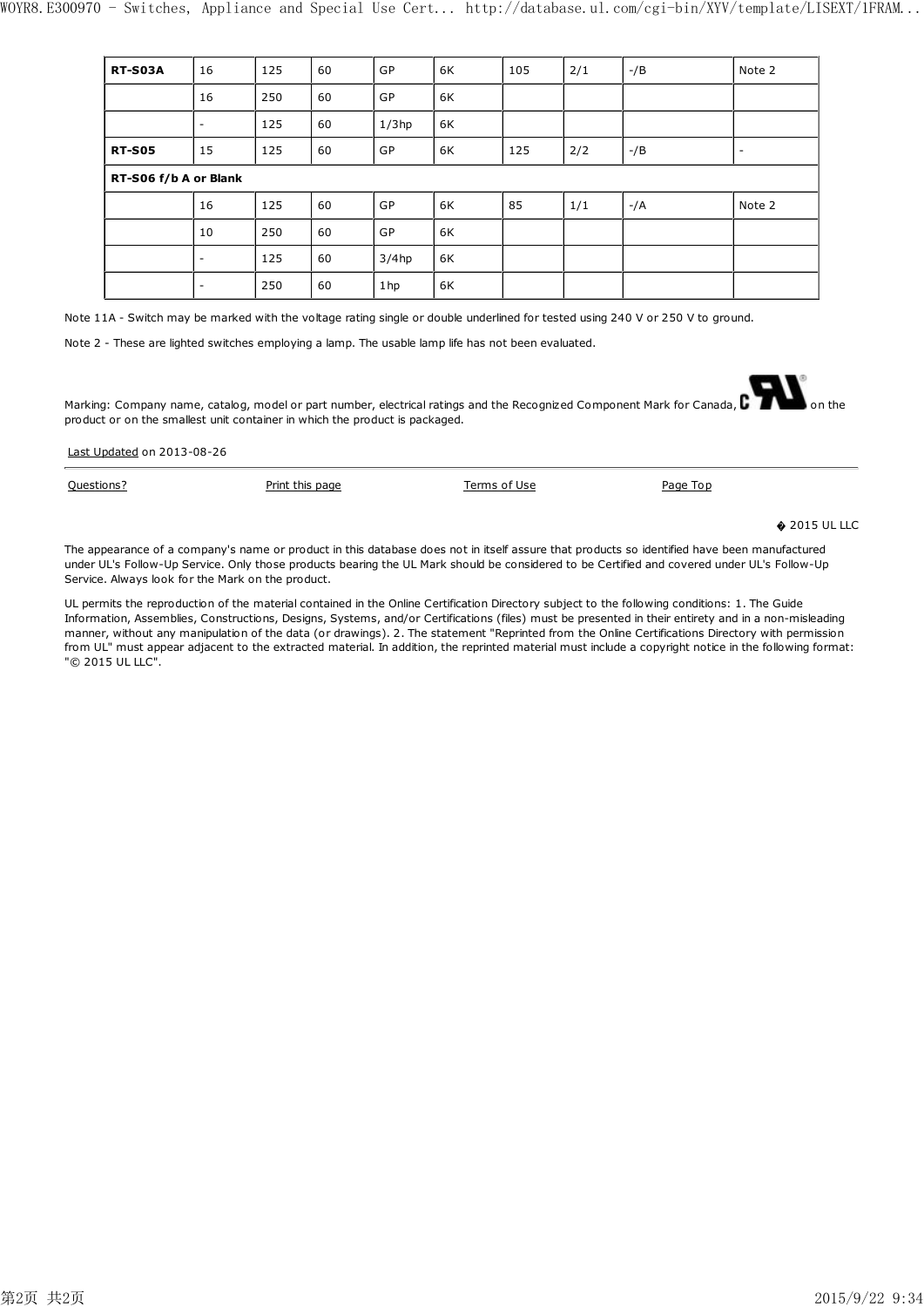



**Annex to Licence Number** 

Licence for use of the here shown ENEC conformity mark:



Based on:

"Agreement on the use of a commonly agreed Mark on Conformity for equipment complying with European Standards as of 12 November 1991 (in short ENEC Agreement), as revised latest by ENEC group April 16. 1997.

Nemko herby grants the following manufacturer as licensee the right to affix this ENEC mark on the product(s) specified below.

| Product                               | Switches for appliances                                                                                                                                   |
|---------------------------------------|-----------------------------------------------------------------------------------------------------------------------------------------------------------|
| Name and address of the applicant     | Rock Tek Electronics (Shenzhen) Co., Ltd.<br>Guangguang Road, Guanlan Town, Baoan District<br>Shenzhen City, Guangdong<br>China                           |
| Name and address of the manufacturer  | Rock Tek Electronics (Shenzhen) Co., Ltd.<br>Guangguang Road, Guanlan Town, Baoan District<br>Shenzhen City, Guangdong<br>China                           |
| Name and address of the factory       | Rock Tek Electronics (Shenzhen) Co., Ltd.<br>Guangguang Road, Guanlan Town, Baoan District<br>Shenzhen City, Guangdong<br>China                           |
| Rating and principal characteristics  | 12(6)A 250V AC 50Hz                                                                                                                                       |
| Trade mark (if any)                   | <b>ROCK TEK</b>                                                                                                                                           |
| Model/type Ref.                       | <b>RT-S02</b>                                                                                                                                             |
| Additional information (if necessary) | Rocker switch for incorporation, CI. II, micro disconnection, T85/55,<br>10E4, pollution degree II, PTI250, single pole, IP40 when mounted as<br>declared |
|                                       |                                                                                                                                                           |

The above product is certified according to EN 61058-1:2002

The conditions for this licence are that the ENEC-marked products conform with the applicable Standard(s) as stated in the Test Report with Order No: 76962

and that Articles 8 and 9 of the ENEC Agreement are fulfilled by the manufacturer.

The mark signifies the compliance of the completed products with these conditions.

Further information is given in the attached Annex, which forms an obligatory part of this licence document.

Date of issue 08 February 2007

NEMKO ref. Person: Kenneth Thorud

**Issued by**  $\mathbb N)$  Nemko

Hanne Yndestacl

Hanne Yndestad **Certification Department**